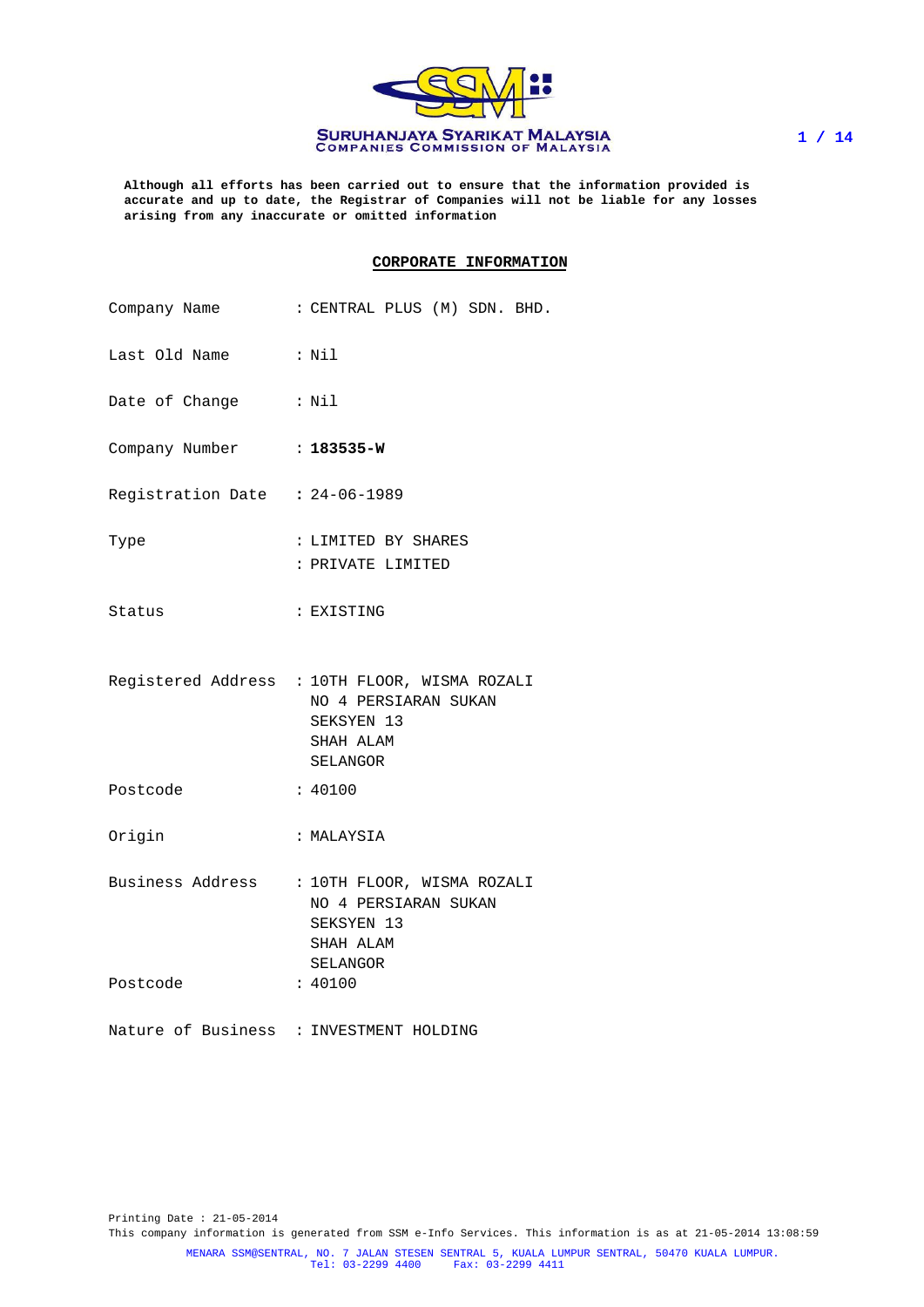

# **SUMMARY OF SHARE CAPITAL**

| Company Name                                 |            | : CENTRAL PLUS (M) SDN. BHD. |              |                        |
|----------------------------------------------|------------|------------------------------|--------------|------------------------|
| Company Number                               |            | $: 183535 - W$               |              |                        |
| TOTAL<br>AUTHORIZED<br>(RM)<br>50,000,000.00 |            | AMT                          | DIVIDED INTO | NOMINAL<br>VALUE (Sen) |
|                                              | ORDINARY   | 50,000,000.00                | 50,000,000   | 100                    |
|                                              | PREFERENCE | 0.00                         | 0            | 0                      |
|                                              | OTHERS     | 0.00                         | 0            | 0                      |

| TOTAL<br><b>ISSUED</b><br>(RM)<br>26,993,000.00 |            | CASH       | OTHERWISE<br>THAN CASH | NOMINAL<br>VALUE (Sen) |
|-------------------------------------------------|------------|------------|------------------------|------------------------|
|                                                 | ORDINARY   | 26,993,000 | 0                      | 100                    |
|                                                 | PREFERENCE | 0          | 0                      | 0                      |
|                                                 | OTHERS     | 0          | 0                      | 0                      |

Printing Date : 21-05-2014 This company information is generated from SSM e-Info Services. This information is as at 21-05-2014 13:08:59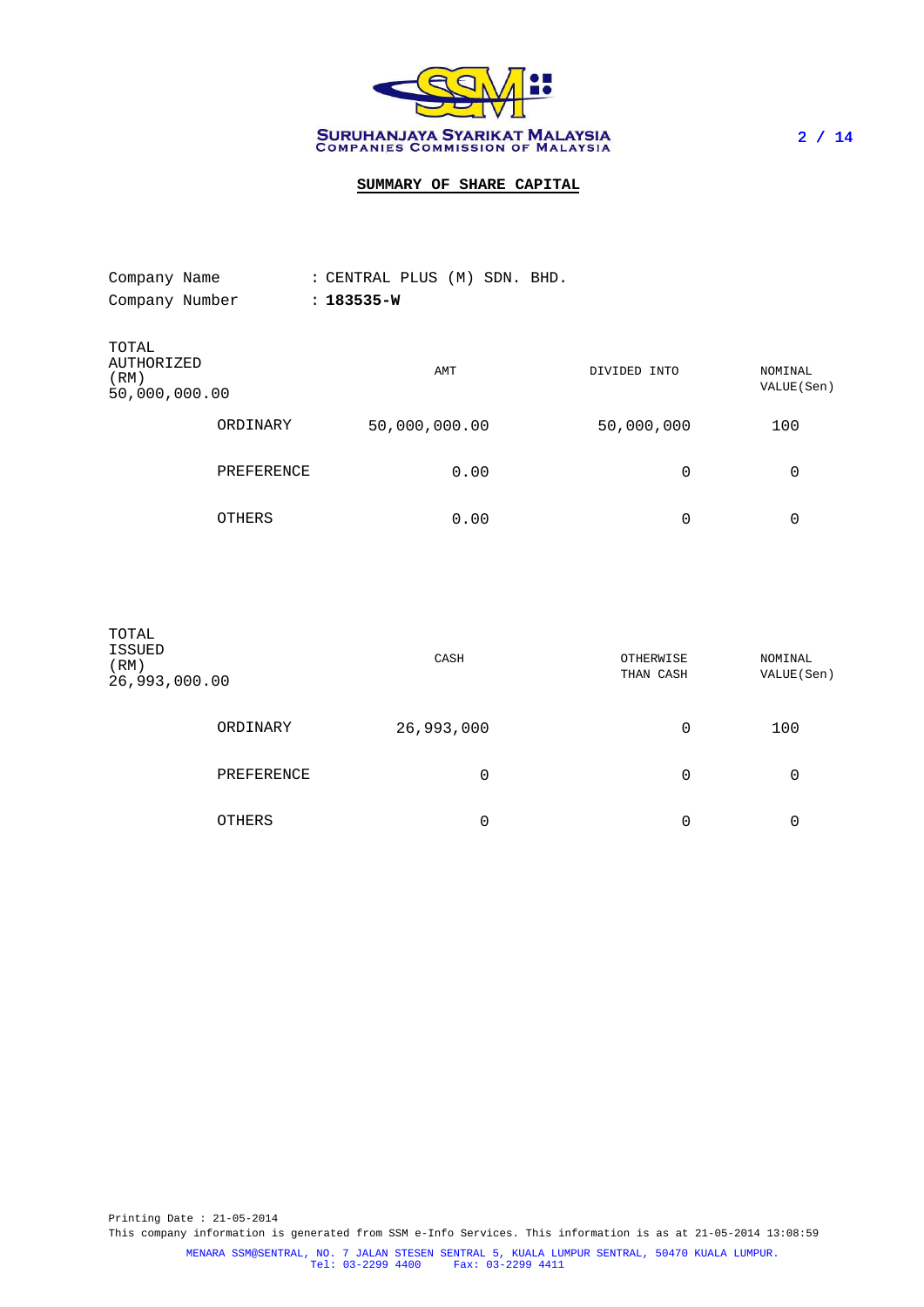

3 / 14

# **DIRECTORS/OFFICERS**

| Company Name   |  | : CENTRAL PLUS (M) SDN. BHD. |  |  |
|----------------|--|------------------------------|--|--|
| Company Number |  | $: 183535 - W$               |  |  |

| Name/Address                                                                                                                                                | IC/Passport             | Designation | Date of<br>Appointment |
|-------------------------------------------------------------------------------------------------------------------------------------------------------------|-------------------------|-------------|------------------------|
| NASIR KHAN BIN ILLADAD KHAN<br>NO. 95, USJ 2/4S<br>SUBANG JAYA<br>47600 SUBANG JAYA<br>SELANGOR                                                             | 521115-07-5541          | DIRECTOR    | $10 - 10 - 2007$       |
| TAN SRI ROZALI BIN ISMAIL<br>20, PERSIARAN BURHANUDDIN HELMI<br>TAMAN TUN DR ISMAIL<br>60000 KUALA LUMPUR<br>WILAYAH PERSEKUTUAN                            | 571209-10-5997 DIRECTOR |             | $05 - 07 - 1989$       |
| NUR DAYANA BINTI ROZALI<br>NO. 20, PERSIARAN BURHANUDDIN HELMI 850922-14-5056<br>TAMAN TUN DR ISMAIL<br>60000 KUALA LUMPUR<br>WILAYAH PERSEKUTUAN           |                         | DIRECTOR    | $23 - 11 - 2011$       |
| AZLAN SHAH BIN ROZALI<br>NO. 20, KEDIAMAN TAN SRI ROZALI<br>PERSIARAN BURHANUDDIN HELMI<br>TAMAN TUN DR ISMAIL<br>60000 KUALA LUMPUR<br>WILAYAH PERSEKUTUAN | 861230-56-5571          | DIRECTOR    | $28 - 06 - 2011$       |
| NUR NATASHA BINTI ROZALI<br>NO. 20, PERSIARAN BURHANUDDIN HELMI 881014-56-6172<br>TAMAN TUN DR ISMAIL<br>60000 KUALA LUMPUR<br>WILAYAH PERSEKUTUAN          |                         | DIRECTOR    | $23 - 11 - 2011$       |
| TAN BEE LIAN<br>22 JALAN TAMING INDAH 2<br>TAMAN TAMING INDAH<br>43000 KAJANG<br>SELANGOR                                                                   | 661222-08-5846          | SECRETARY   | $14 - 02 - 1995$       |

Printing Date : 21-05-2014 This company information is generated from SSM e-Info Services. This information is as at 21-05-2014 13:08:59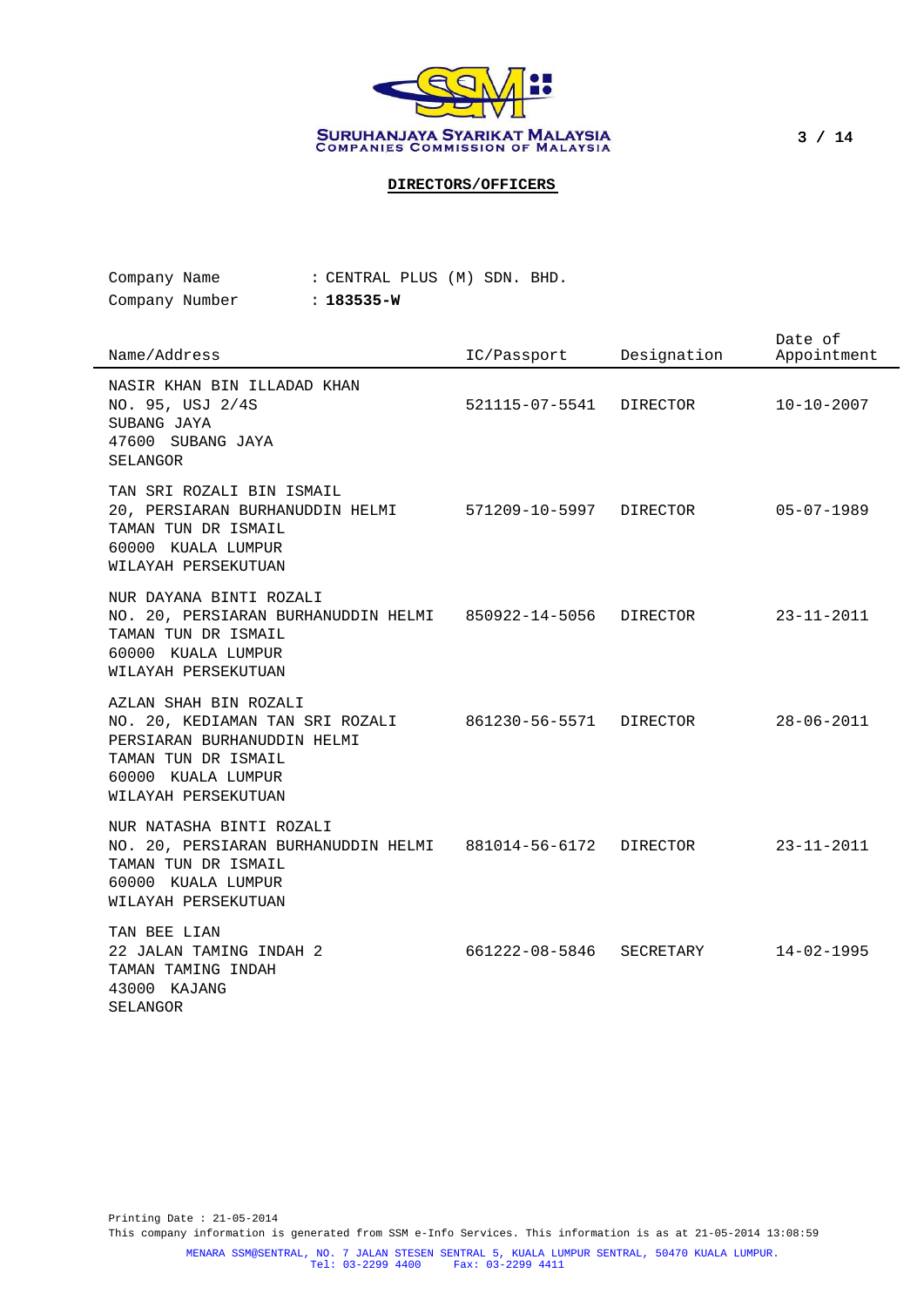

4 / 14

### **DIRECTORS/OFFICERS**

| Company Name   | : CENTRAL PLUS (M) SDN. BHD. |  |             |             |                        |
|----------------|------------------------------|--|-------------|-------------|------------------------|
| Company Number | : 183535-W                   |  |             |             |                        |
| Name/Address   |                              |  | IC/Passport | Designation | Date of<br>Appointment |

681119-10-6280 SECRETARY 15-04-2011

ELIZABETH ALLISON DE ZILVA<br>NO. 9, JALAN DESA RIA SATU TAMAN DESA 58100 KUALA LUMPUR WILAYAH PERSEKUTUAN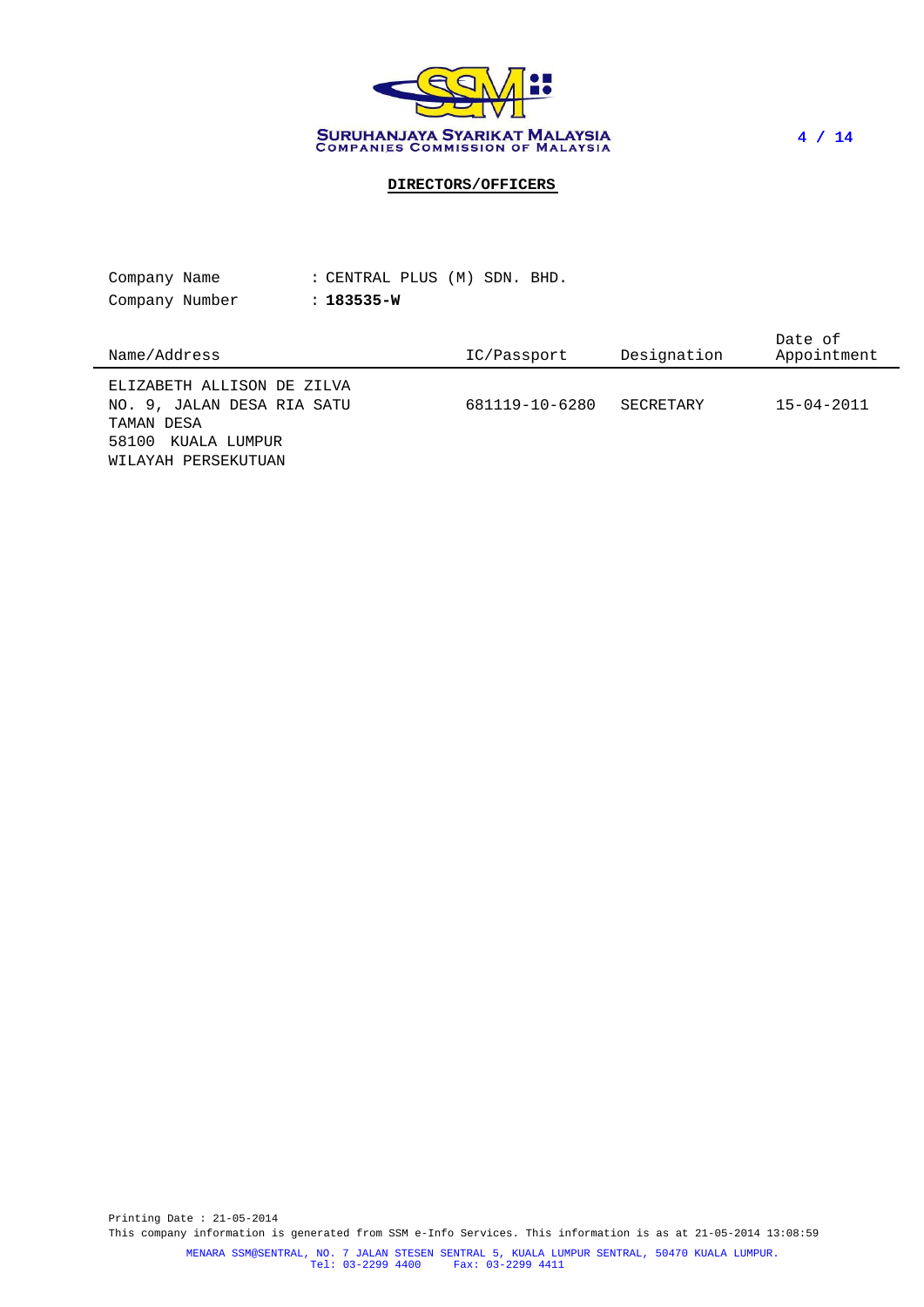

**SHAREHOLDERS/MEMBERS**

| Company Name               | : CENTRAL PLUS (M) SDN. BHD. |                   |
|----------------------------|------------------------------|-------------------|
| Company Number             | $: 183535 - W$               |                   |
| IC/Passport/<br>Company No | Name/Company Name            | Total of<br>Share |
| 850922-14-5056             | NUR DAYANA BINTI ROZALI      | 674,825           |
| 861230-56-5571             | AZLAN SHAH BIN ROZALI        | 674,825           |
| 881014-56-6172             | NUR NATASHA BINTI ROZALI     | 674,825           |
| 571209-10-5997             | ROZALI BIN ISMAIL, TAN SRI   | 24,968,525        |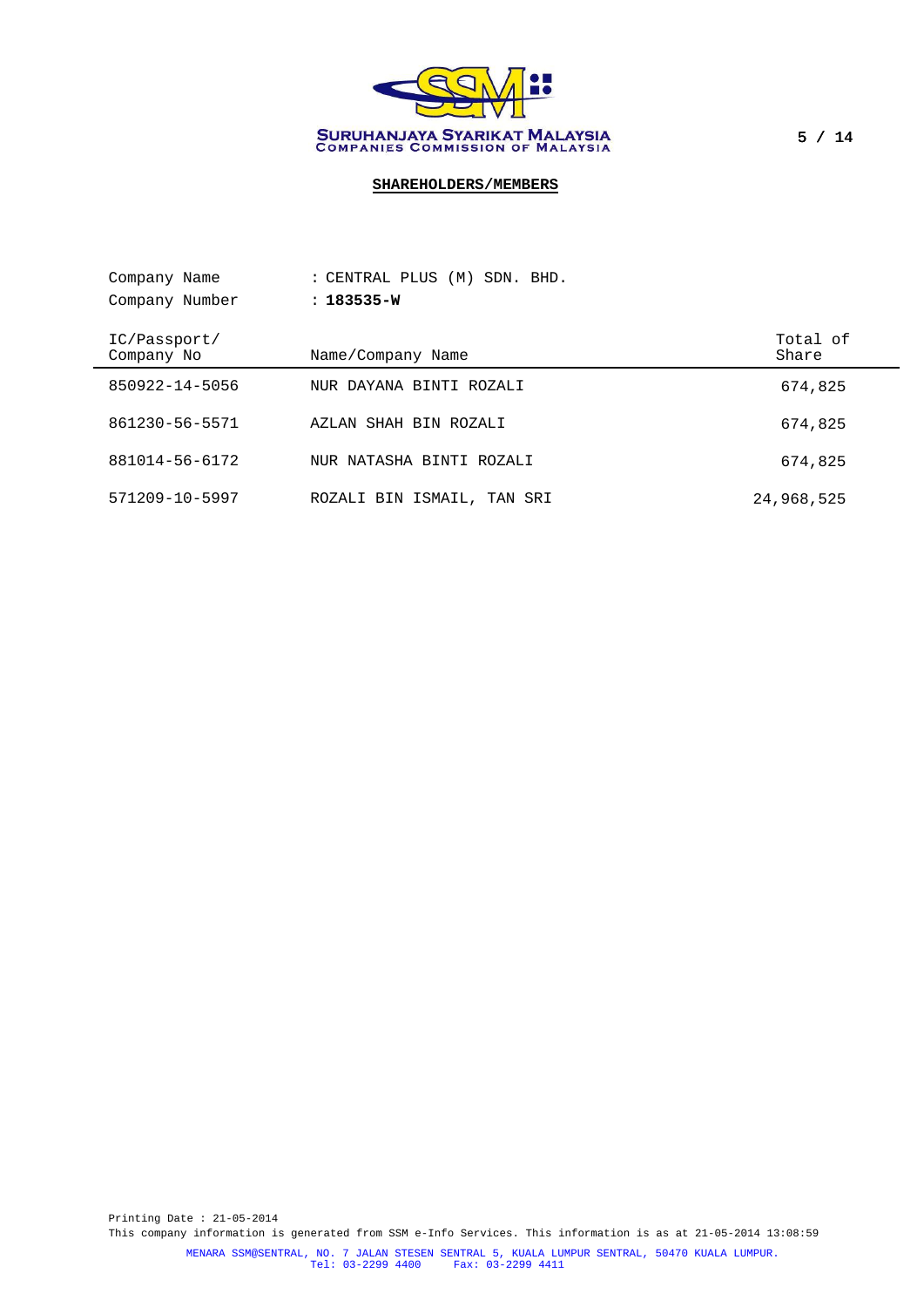

| Company Name   |  | : CENTRAL PLUS (M) SDN. BHD. |  |  |
|----------------|--|------------------------------|--|--|
| Company Number |  | $: 183535 - W$               |  |  |

|    | 1. Charge Number<br>Total of Charge : 108,000.00<br>Date of Creation : 29-04-1994<br>Charge Status | : 001<br>Name of Chargee : 1. PERWIRA HABIB BANK MALAYSIA BHD<br>: FULLY SATISFIED                                    |
|----|----------------------------------------------------------------------------------------------------|-----------------------------------------------------------------------------------------------------------------------|
|    | 2. Charge Number<br>Total of Charge : 296,000.00<br>Date of Creation : 02-12-1994<br>Charge Status | $\cdot$ 002<br>Name of Chargee : 1. PUBLIC BANK BERHAD<br>: FULLY SATISFIED                                           |
|    | 3. Charge Number<br>Date of Creation : 24-11-1995<br>Charge Status                                 | : 003<br>Total of Charge : 13,851,650.00<br>Name of Chargee : 1. MALAYSIAN CREDIT FINANCE BERHAD<br>: FULLY SATISFIED |
|    | 4. Charge Number<br>Date of Creation : 14-08-1998<br>Charge Status                                 | : 004<br>Total of Charge : 14,720,000.00<br>Name of Chargee : 1. BSN MERCHANT BANK BHD<br>: UNSATISFIED               |
| 5. | Charge Number<br>Date of Creation : 24-08-1998<br>Name of Chargee                                  | : 005<br>Total of Charge : FOREIGN CURRENCY<br>: 1. DEBIS LEASING ASIA PACIFIC PTE LTD                                |

Charge Status : FULLY SATISFIED

Printing Date : 21-05-2014 This company information is generated from SSM e-Info Services. This information is as at 21-05-2014 13:08:59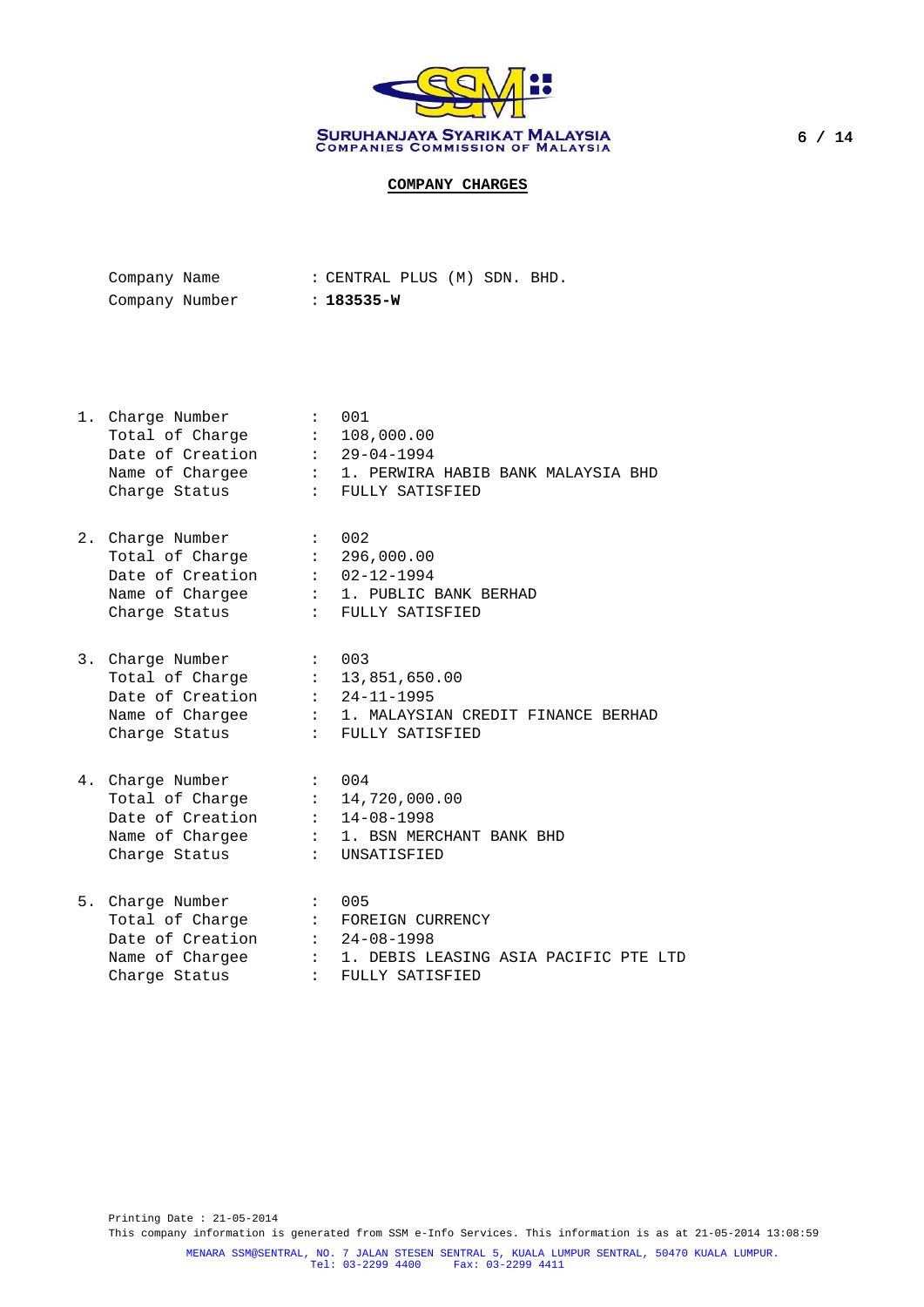

| Company Name |  | : CENTRAL PLUS (M) SDN. BHD. |  |  |  |  |
|--------------|--|------------------------------|--|--|--|--|
|--------------|--|------------------------------|--|--|--|--|

Company Number : **183535-W**

- 6. Charge Number : 006 Total of Charge : 74,000,000.00 Date of Creation : 05-05-1999 Name of Chargee : 1. AMFINANCE BERHAD Charge Status : FULLY SATISFIED
- 7. Charge Number : 007 Total of Charge : 55,195,012.00 Date of Creation : 27-08-1999 Name of Chargee : 1. BANK ISLAM MALAYSIA BERHAD Charge Status : FULLY SATISFIED
- 8. Charge Number : 008 Total of Charge : 10,930,024.00 Date of Creation : 27-08-1999 Name of Chargee : 1. BANK ISLAM MALAYSIA BERHAD Charge Status : FULLY SATISFIED
- 9. Charge Number : 009 Total of Charge : OPEN CHARGE Date of Creation : 13-09-2000 Name of Chargee : 1. UNITED OVERSEAS BANK MALAYSIA BHD Charge Status : FULLY SATISFIED
- 10. Charge Number : 010 Total of Charge : OPEN CHARGE Date of Creation : 13-09-2000 Name of Chargee : 1. UNITED OVERSEAS BANK MALAYSIA BHD Charge Status : FULLY SATISFIED

| UNSATISFIED |                                                                                    |
|-------------|------------------------------------------------------------------------------------|
|             | : 011<br>: 7.000.000.00<br>$: 25 - 11 - 1998$<br>: 1. ARABMALAYSIAN FINANCE BERHAD |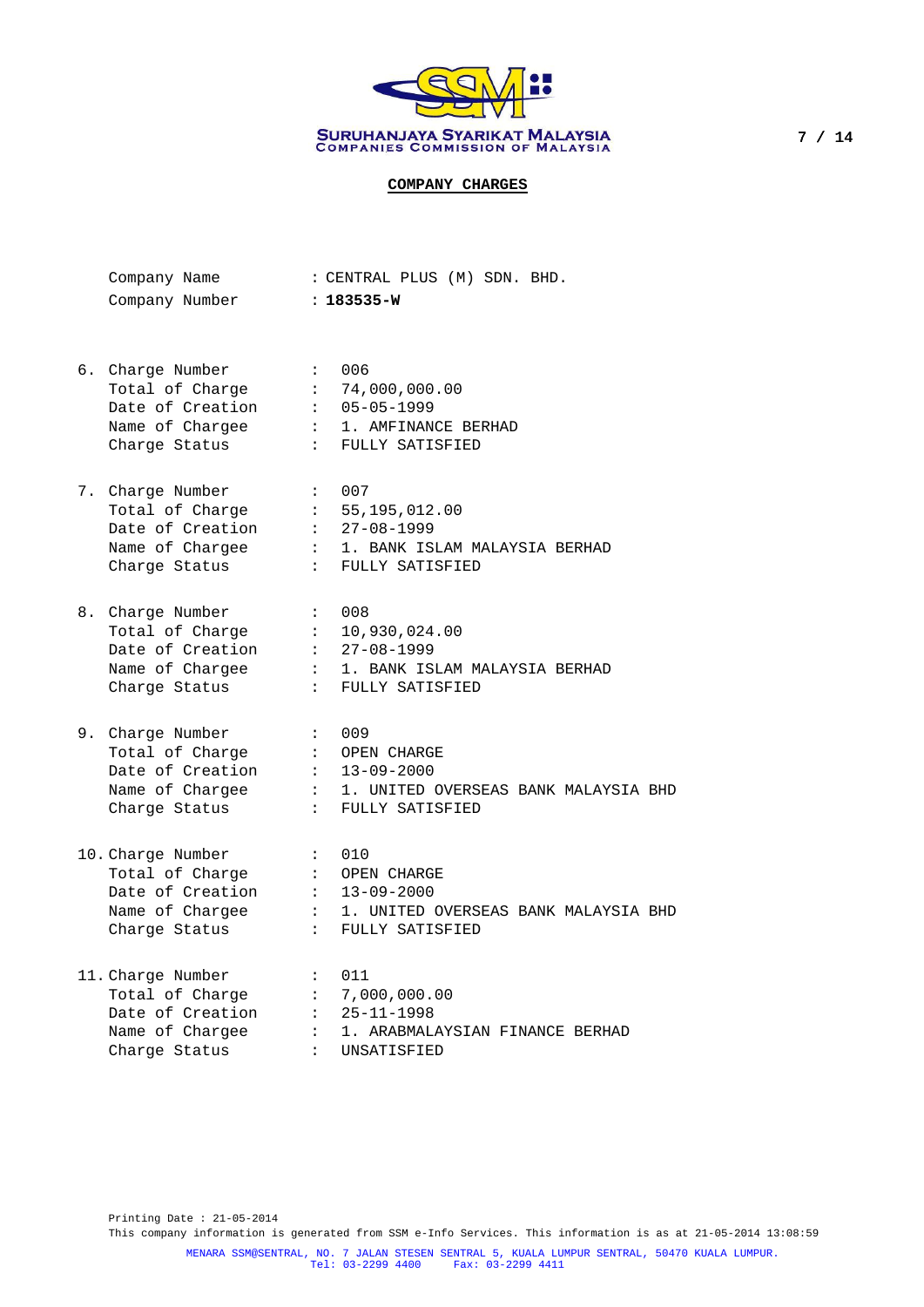

| Company Name                                                   | : CENTRAL PLUS (M) SDN. BHD.                                                                                               |
|----------------------------------------------------------------|----------------------------------------------------------------------------------------------------------------------------|
| Company Number : 183535-W                                      |                                                                                                                            |
|                                                                |                                                                                                                            |
| 12. Charge Number                                              | $\cdot$ 012                                                                                                                |
| Total of Charge : 8,000,000.00                                 |                                                                                                                            |
|                                                                |                                                                                                                            |
|                                                                |                                                                                                                            |
|                                                                | Date of Creation : 25-11-1998<br>Name of Chargee : 1. ARABMALAYSIAN FINANCE BERHAD<br>Charge Status : FULLY SATISFIED      |
| 13. Charge Number                                              |                                                                                                                            |
| Charge Number : 013<br>Total of Charge : 6,053,671.00          |                                                                                                                            |
| Date of Creation : $20-07-2001$                                |                                                                                                                            |
|                                                                | Name of Chargee : 1. BANK ISLAM MALAYSIA BERHAD                                                                            |
| Charge Status                                                  | : FULLY SATISFIED                                                                                                          |
|                                                                |                                                                                                                            |
| 14. Charge Number                                              | $\sim$ 014                                                                                                                 |
| Total of Charge : OPEN CHARGE                                  |                                                                                                                            |
|                                                                |                                                                                                                            |
|                                                                | Date of Creation : 30-11-2001<br>Name of Chargee : 1. UNITED OVERSEAS BANK MALAYSIA BHD<br>Charge Status : FULLY SATISFIED |
|                                                                |                                                                                                                            |
| 15. Charge Number                                              |                                                                                                                            |
| Charge Number : 015<br>Total of Charge : OPEN CHARGE           |                                                                                                                            |
| Date of Creation : $30-11-2001$                                |                                                                                                                            |
|                                                                | Name of Chargee : 1. UNITED OVERSEAS BANK MALAYSIA BHD                                                                     |
| Charge Status                                                  | $\sim 1000$<br>FULLY SATISFIED                                                                                             |
|                                                                |                                                                                                                            |
| 16. Charge Number                                              | $\mathbf{1}$ , $\mathbf{1}$<br>016                                                                                         |
|                                                                | Total of Charge : 20,000,000.00                                                                                            |
| Date of Creation : 14-12-2001<br>Name of Chargee : 1. RHB BANI |                                                                                                                            |
|                                                                | 1. RHB BANK BERHAD                                                                                                         |
| Charge Status                                                  | $\mathcal{L}^{\text{max}}$ and $\mathcal{L}^{\text{max}}$<br>UNSATISFIED                                                   |
| 17. Charge Number                                              | $\mathcal{L}_{\text{max}}$ and $\mathcal{L}_{\text{max}}$<br>017                                                           |
| Total of Charge : 5,000,000.00                                 |                                                                                                                            |
| Date of Creation : 02-01-2002                                  |                                                                                                                            |
| Name of Chargee :                                              | 1. COMMERCE INTERNATIONAL MERCHANT BANKERS BERHAD                                                                          |
| Charge Status                                                  | $\mathbf{L}$<br>FULLY SATISFIED                                                                                            |
|                                                                |                                                                                                                            |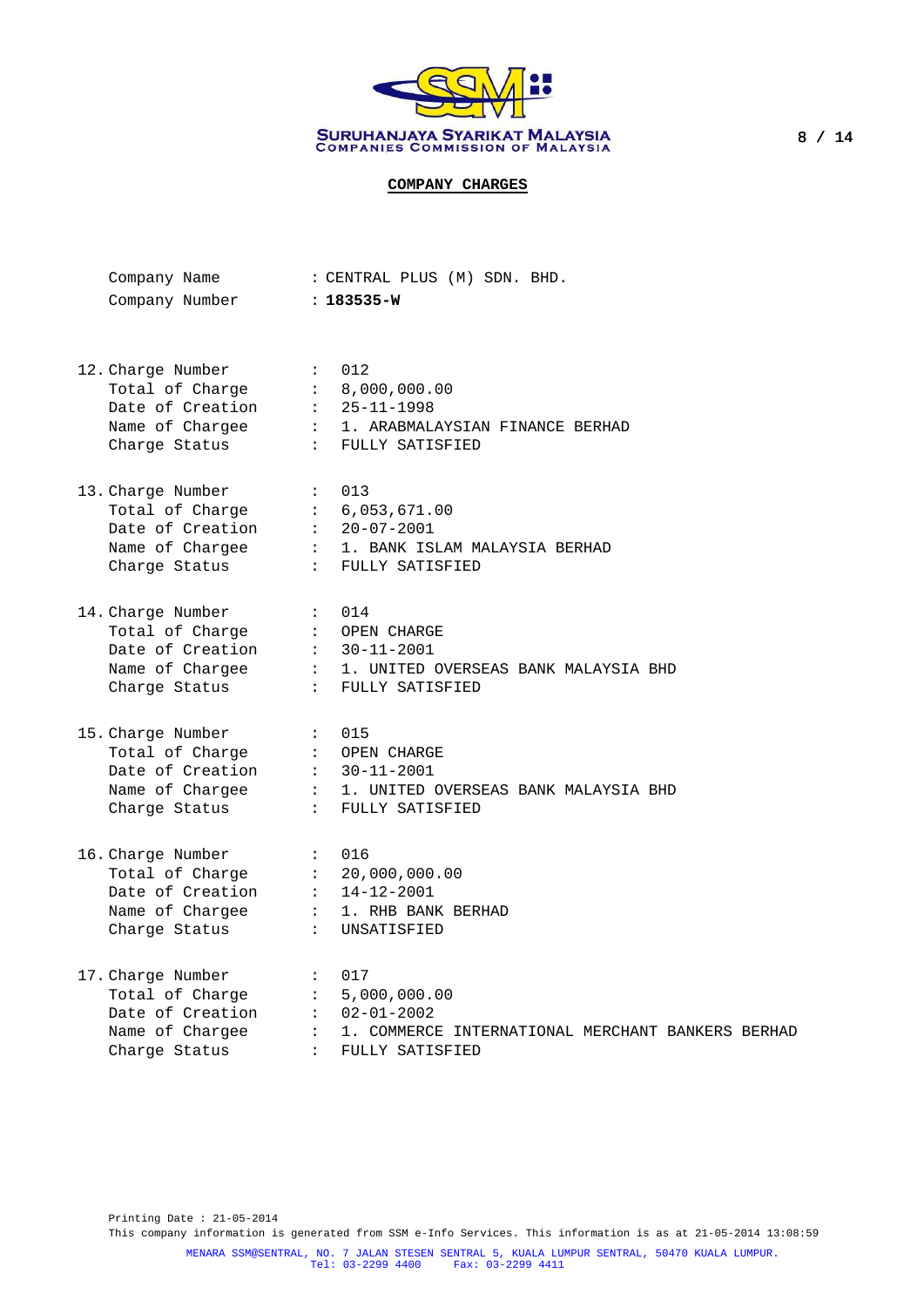

| Company Name                    | : CENTRAL PLUS (M) SDN. BHD.                                                                         |
|---------------------------------|------------------------------------------------------------------------------------------------------|
| Company Number : 183535-W       |                                                                                                      |
|                                 |                                                                                                      |
| 18. Charge Number               | $\therefore$ 018                                                                                     |
|                                 | Total of Charge : 59,926,920.00                                                                      |
|                                 |                                                                                                      |
|                                 | Date of Creation : 05-02-2002<br>Name of Chargee : 1. ARABMALAYSIAN MERCHANT BANK BERHAD             |
| Charge Status                   | : FULLY SATISFIED                                                                                    |
| 19. Charge Number               | $\cdot$ 019                                                                                          |
|                                 | Total of Charge : 76,093,000.00                                                                      |
| Date of Creation : $02-04-2002$ |                                                                                                      |
|                                 | Name of Chargee : 1. ARABMALAYSIAN TRUSTEE BERHAD AS SECURITY AGENT                                  |
| Charge Status                   | : FULLY SATISFIED                                                                                    |
| 20. Charge Number               | : 020                                                                                                |
|                                 | Total of Charge : 76,093,000.00                                                                      |
|                                 |                                                                                                      |
|                                 | Date of Creation : 02-04-2002<br>Name of Chargee : 1. ARABMALAYSIAN TRUSTEE BERHAD AS SECURITY AGENT |
| Charge Status                   | : FULLY SATISFIED                                                                                    |
| 21. Charge Number               | : 021                                                                                                |
|                                 | Total of Charge : 22,952,189.00                                                                      |
| Date of Creation : 19-06-2002   |                                                                                                      |
|                                 | Name of Chargee : 1. BANK ISLAM MALAYSIA BERHAD                                                      |
| Charge Status                   | : FULLY SATISFIED                                                                                    |
| 22. Charge Number               | $\therefore$ 022                                                                                     |
| Total of Charge                 | : 76,093,000.00                                                                                      |
|                                 |                                                                                                      |
|                                 | Date of Creation : 03-04-2002<br>Name of Chargee : 1. ARABMALAYSIAN TRUSTEE BERHAD AS SECURITY AGENT |
| Charge Status                   | : FULLY SATISFIED                                                                                    |
| 23. Charge Number               | $\therefore$ 023                                                                                     |
|                                 | Total of Charge : 5,500,000.00                                                                       |
| Date of Creation : 20-11-2003   |                                                                                                      |
|                                 | Name of Chargee : 1. BUMIPUTRACOMMERCE BANK BERHAD                                                   |
| Charge Status                   | : FULLY SATISFIED                                                                                    |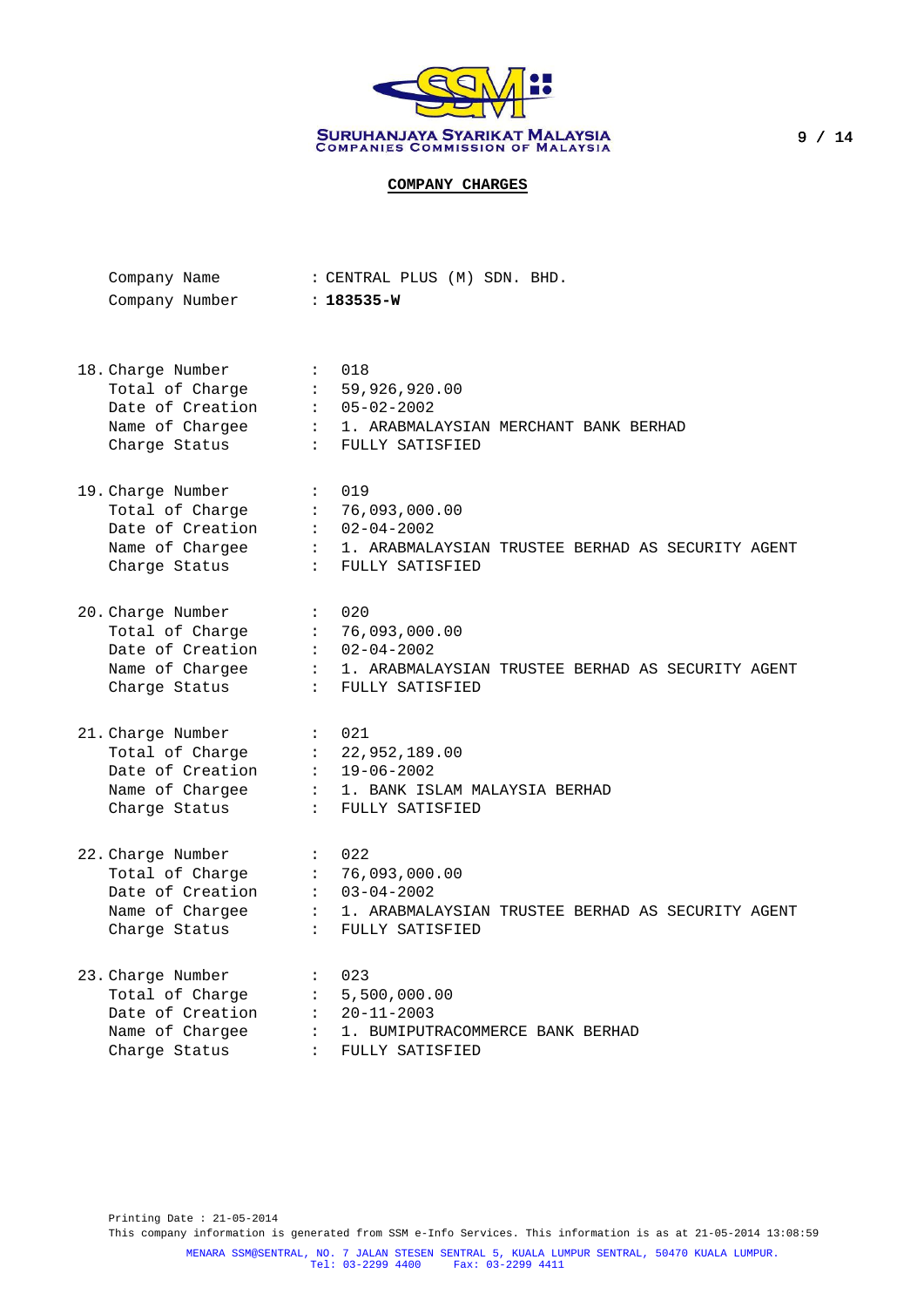

| Company Name                                                                                        | : CENTRAL PLUS (M) SDN. BHD.                                                                                                                                                            |
|-----------------------------------------------------------------------------------------------------|-----------------------------------------------------------------------------------------------------------------------------------------------------------------------------------------|
| Company Number : 183535-W                                                                           |                                                                                                                                                                                         |
| 24. Charge Number<br>Date of Creation : 26-02-2004                                                  | $\cdot$ 024<br>Total of Charge : OPEN CHARGE<br>Name of Chargee : 1. STANDARD CHARTERED BANK MALAYSIA BERHAD                                                                            |
| Charge Status                                                                                       | : FULLY SATISFIED                                                                                                                                                                       |
| 25. Charge Number<br>Charge Status                                                                  | $\therefore$ 025<br>Total of Charge : 8,950,000.00<br>Date of Creation : 16-02-2004<br>Name of Chargee : 1. AFFIN BANK BERHAD<br>: FULLY SATISFIED                                      |
| 26. Charge Number<br>Total of Charge : 798,000.00<br>Date of Creation : 23-03-2004<br>Charge Status | $\sim 10^{11}$ and $\sim 10^{11}$<br>026<br>Name of Chargee $\qquad$ : 1. CIMB ISLAMIC BANK BERHAD<br>Charge Status : FULLY SATISFIED<br>: FULLY SATISFIED                              |
| 27. Charge Number<br>Charge Status                                                                  | $\therefore$ 027<br>Total of Charge : OPEN CHARGE<br>Date of Creation : 31-03-2004<br>Name of Chargee : 1. HONG LEONG BANK BERHAD<br>: FULLY SATISFIED                                  |
| 28. Charge Number<br>Date of Creation : 23-09-2004<br>Charge Status                                 | <b>Contract Contract</b><br>028<br>Total of Charge : 20,000,000.00<br>Name of Chargee $\qquad \qquad : \qquad 1.$ BUMIPUTRACOMMERCE BANK BERHAD<br>$\sim$ 100 $\sim$<br>FULLY SATISFIED |
| 29. Charge Number<br>Date of Creation : $23-09-2004$<br>Name of Chargee<br>Charge Status            | Charge Number : 029<br>Total of Charge : 20,000,000.00<br>: 1. BUMIPUTRACOMMERCE BANK BERHAD<br>$\ddot{\phantom{a}}$<br>FULLY SATISFIED                                                 |

Printing Date : 21-05-2014 This company information is generated from SSM e-Info Services. This information is as at 21-05-2014 13:09:00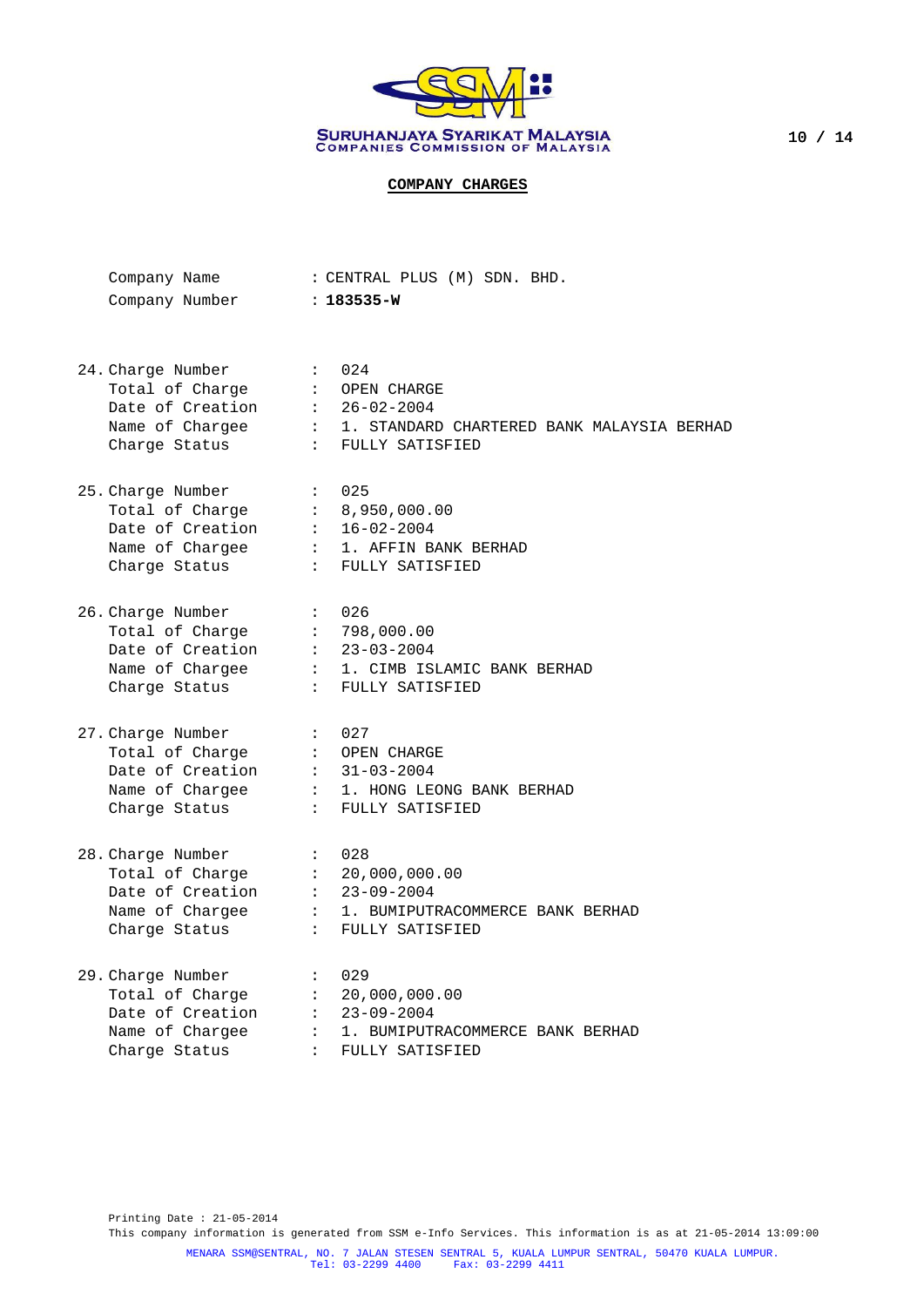

| Company Name   |  | : CENTRAL PLUS (M) SDN. BHD. |  |  |
|----------------|--|------------------------------|--|--|
| Company Number |  | $: 183535 - w$               |  |  |

- 30. Charge Number : 030 Total of Charge : 4,780,000.00 Date of Creation : 30-09-2004 Name of Chargee : 1. HONG LEONG BANK BERHAD Charge Status : FULLY SATISFIED 31. Charge Number : 031
- Total of Charge : OPEN CHARGE Date of Creation : 22-10-2004 Name of Chargee : 1. HSBC BANK MALAYSIA BERHAD Charge Status : FULLY SATISFIED
- 32. Charge Number : 032 Total of Charge : 50,000,000.00 Date of Creation : 13-07-2006 Name of Chargee : 1. RHB BANK BERHAD Charge Status : UNSATISFIED
- 33. Charge Number : 033 Total of Charge : 165,000,000.00 Date of Creation : 06-11-2006 Name of Chargee : 1. UNITED OVERSEAS BANK (MALAYSIA) BHD. Charge Status : FULLY SATISFIED
- 34. Charge Number : 034 Total of Charge : 30,000,000.00 Date of Creation : 29-11-2006 Name of Chargee : 1. AMBANK (M) BERHAD Charge Status : UNSATISFIED

| : 035                                     |
|-------------------------------------------|
| : OPEN CHARGE                             |
| $: 15 - 02 - 2007$                        |
| : 1. UNITED OVERSEAS BANK (MALAYSIA) BHD. |
| : UNSATISFIED                             |
|                                           |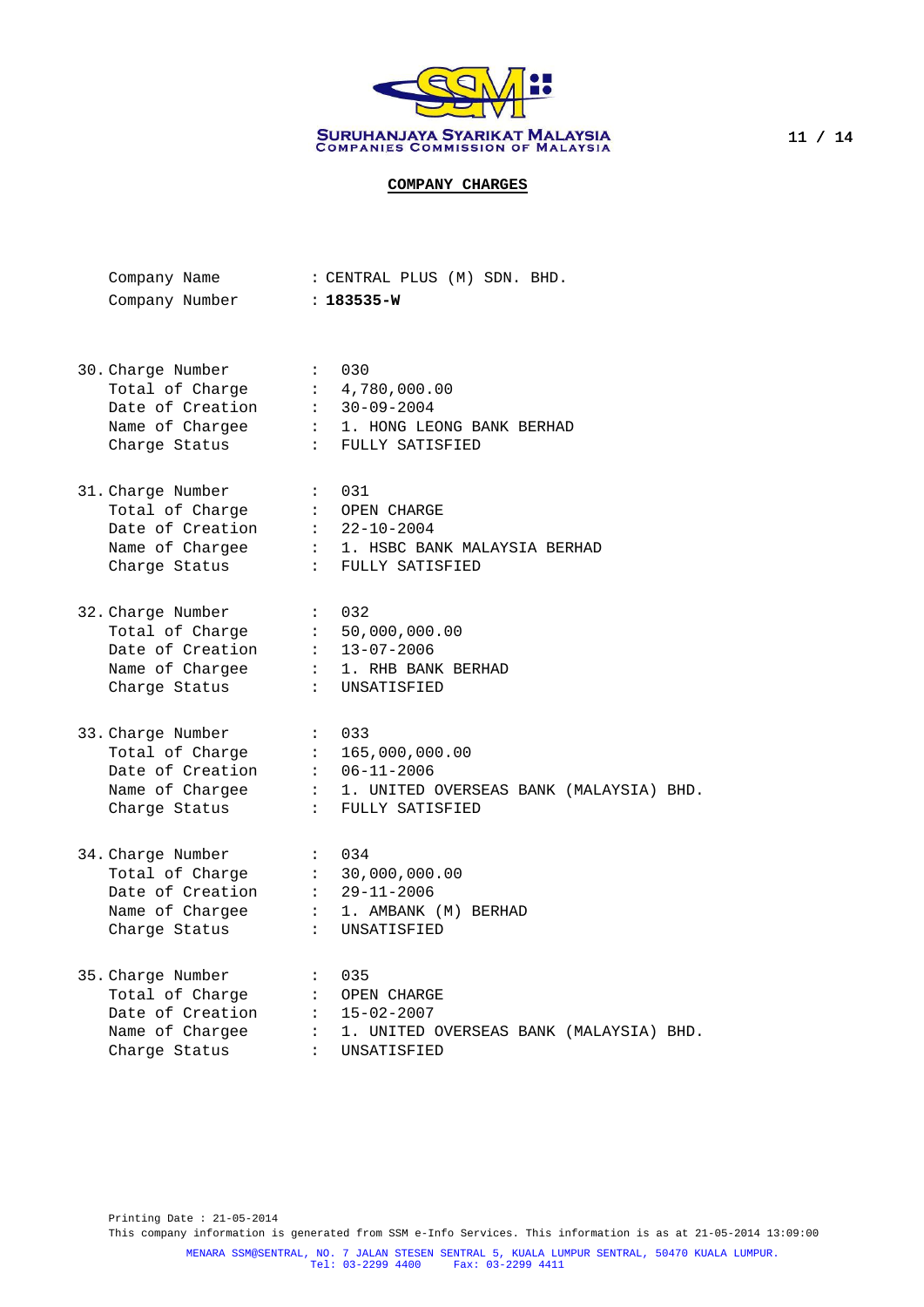

| Company Name                     | : CENTRAL PLUS (M) SDN. BHD. |                                                                                            |  |  |  |
|----------------------------------|------------------------------|--------------------------------------------------------------------------------------------|--|--|--|
| Company Number : 183535-W        |                              |                                                                                            |  |  |  |
|                                  |                              |                                                                                            |  |  |  |
|                                  |                              |                                                                                            |  |  |  |
| 36. Charge Number<br>$\cdot$ 036 |                              |                                                                                            |  |  |  |
| Total of Charge : OPEN CHARGE    |                              |                                                                                            |  |  |  |
| Date of Creation : 15-02-2007    |                              |                                                                                            |  |  |  |
|                                  |                              | Name of Chargee : 1. UNITED OVERSEAS BANK (MALAYSIA) BHD.                                  |  |  |  |
| Charge Status                    |                              | : UNSATISFIED                                                                              |  |  |  |
|                                  |                              |                                                                                            |  |  |  |
| 37. Charge Number                |                              | $\therefore$ 037                                                                           |  |  |  |
| Total of Charge                  |                              | : OPEN CHARGE                                                                              |  |  |  |
| Date of Creation                 |                              | $: 15-02-2007$                                                                             |  |  |  |
|                                  |                              | Name of Chargee : 1. UNITED OVERSEAS BANK (MALAYSIA) BHD.                                  |  |  |  |
| Charge Status                    |                              | : UNSATISFIED                                                                              |  |  |  |
|                                  |                              |                                                                                            |  |  |  |
| $\cdot$ 038<br>38. Charge Number |                              |                                                                                            |  |  |  |
| Total of Charge : OPEN CHARGE    |                              |                                                                                            |  |  |  |
|                                  |                              |                                                                                            |  |  |  |
| Date of Creation : $15-02-2007$  |                              |                                                                                            |  |  |  |
| Name of Chargee<br>Charge Status |                              | : 1. UNITED OVERSEAS BANK (MALAYSIA) BHD.<br>. INCAEISTITT<br>: UNSATISFIED                |  |  |  |
|                                  |                              |                                                                                            |  |  |  |
| 39. Charge Number                | $\mathbb{R}^2$               | 039                                                                                        |  |  |  |
| Total of Charge                  |                              | : 30,000,000.00                                                                            |  |  |  |
| Date of Creation : $10-08-2007$  |                              |                                                                                            |  |  |  |
|                                  |                              | Name of Chargee : 1. UNITED OVERSEAS BANK (MALAYSIA) BHD.                                  |  |  |  |
| Charge Status                    |                              | : UNSATISFIED                                                                              |  |  |  |
|                                  |                              |                                                                                            |  |  |  |
| 40. Charge Number<br>$\sim$ 040  |                              |                                                                                            |  |  |  |
| Total of Charge : OPEN CHARGE    |                              |                                                                                            |  |  |  |
|                                  |                              |                                                                                            |  |  |  |
|                                  |                              | Date of Creation : 10-08-2007<br>Name of Chargee : 1. UNITED OVERSEAS BANK (MALAYSIA) BHD. |  |  |  |
| Charge Status                    |                              | : UNSATISFIED                                                                              |  |  |  |
|                                  |                              |                                                                                            |  |  |  |
| 41. Charge Number                |                              | $\therefore$ 041                                                                           |  |  |  |
| Total of Charge                  |                              | : OPEN CHARGE                                                                              |  |  |  |
| Date of Creation : 17-10-2007    |                              |                                                                                            |  |  |  |
|                                  |                              | Name of Chargee : 1. HSBC BANK MALAYSIA BERHAD                                             |  |  |  |
| Charge Status                    | $\ddot{\phantom{a}}$         | UNSATISFIED                                                                                |  |  |  |
|                                  |                              |                                                                                            |  |  |  |

Printing Date : 21-05-2014 This company information is generated from SSM e-Info Services. This information is as at 21-05-2014 13:09:00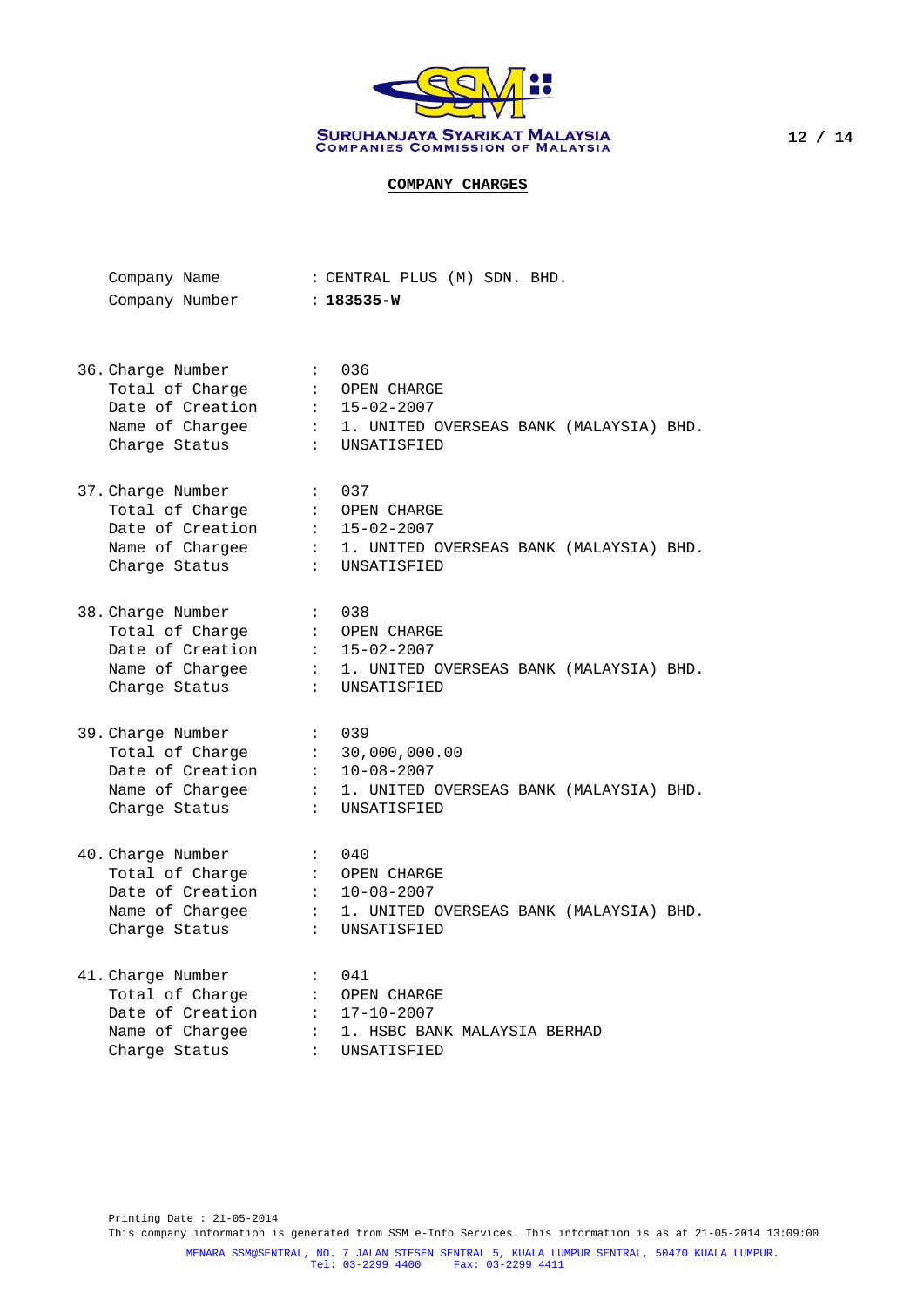

| Company Name | : CENTRAL PLUS (M) SDN. BHD. |  |  |
|--------------|------------------------------|--|--|
|              |                              |  |  |

Company Number : **183535-W**

- 42. Charge Number : 042 Total of Charge : 15,000,000.00 Date of Creation : 27-11-2007 Name of Chargee : 1. AMBANK (M) BERHAD Charge Status : UNSATISFIED
- 43. Charge Number : 043 Total of Charge : 15,000,000.00 Date of Creation : 15-01-2008 Name of Chargee : 1. HWANGDBS INVESTMENT BANK BERHAD Charge Status : FULLY SATISFIED
- 44. Charge Number : 044 Total of Charge : OPEN CHARGE Date of Creation : 11-06-2008 Name of Chargee : 1. RHB BANK BERHAD Charge Status : UNSATISFIED
- 45. Charge Number : 045 Total of Charge : OPEN CHARGE Date of Creation : 11-06-2008 Name of Chargee : 1. RHB BANK BERHAD Charge Status : UNSATISFIED
- 46. Charge Number : 046<br>Total of Charge : 20,000,000.00 Total of Charge Date of Creation : 31-03-2010 Name of Chargee : 1. HONG LEONG INVESTMENT BANK BERHAD Charge Status : FULLY SATISFIED

| : 047                        |
|------------------------------|
| : 3.121.210.00               |
| $: 28 - 01 - 2014$           |
| : 1. RHB ISLAMIC BANK BERHAD |
| : UNSATISFIED                |
|                              |